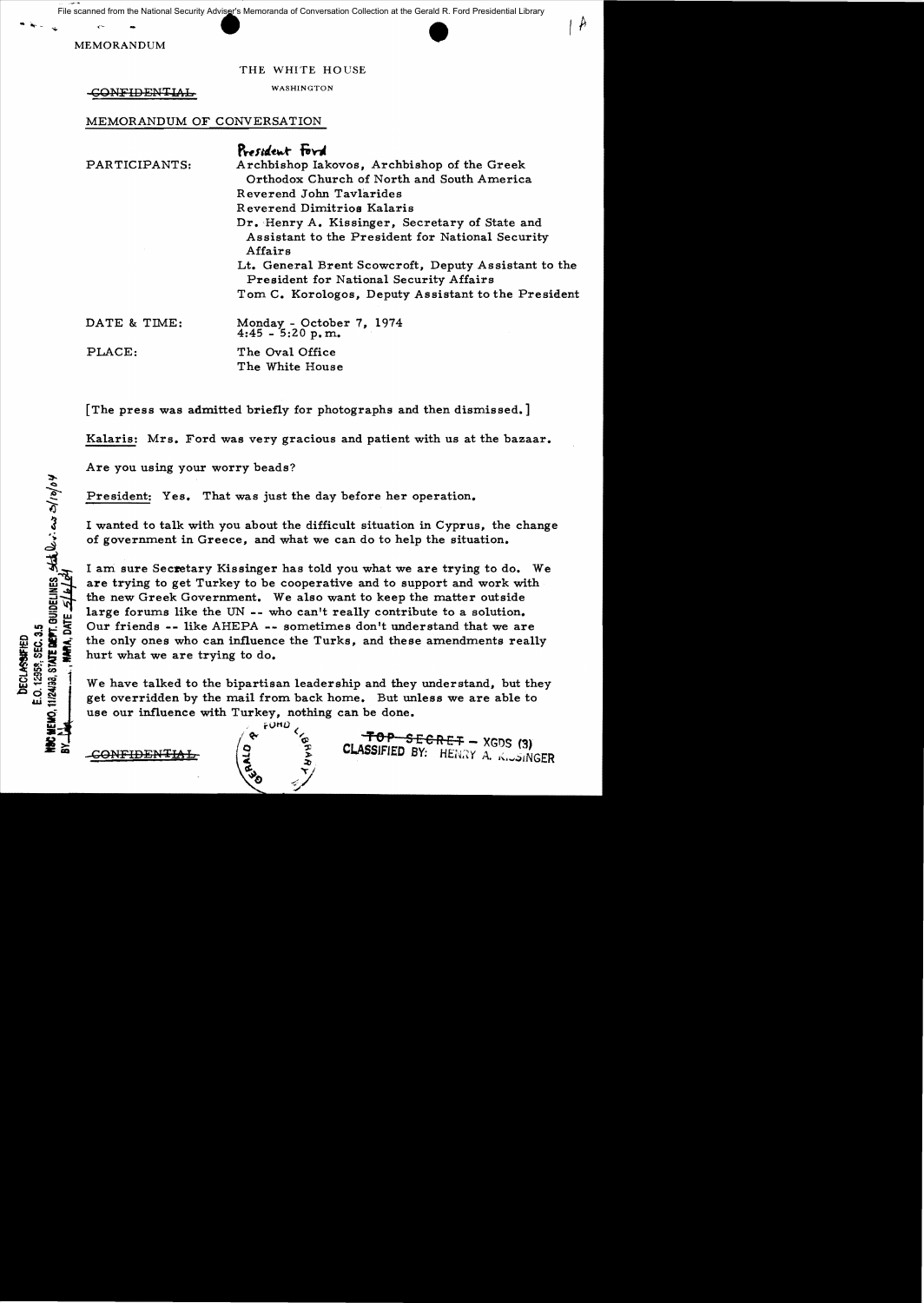## <del>CONFIDENTIAL</del>

Kissinger: That is right. Turkey has agreed to three basic principles. They are willing to make some gestures. If aid was cut off to get a first step, and then it gets restored, it can't be used again. We want the threat of a cutoff, but not an overreaction on the first stage and then having nothing left for the follow-on. We are sorely tempted to accede to the Soviet idea and throw it into the IIN.

2

President: Look at the situation now in the Mediterranean -- with what's happening in Portugal and Spain. Franco is old. And in Italy they don't have a government. The Middle East is a potential tinderbox. The Mediterranean is crucial. If we don't have flexibility with the Turks we see no prospect of a settlement and we would have to throw it to a UN forum.

I will veto the continuing resolution if it has an Eagleton-type amendment. It would only hurt the Greeks and turn Turkey to the East. We have offered an amendment. If that is turned down, I will veto. This is harmful to the Greek Government and Greek people. We want a strong Greek Government, not a left or Communist-oriented government. The Mediterranean is a pretty dismal picture.

Iakovos: Do you think the Turks will act in good faith?

•

Kissinger: I don't know. But I worked out a scheme with Mavros. They know they must make unilateral concessions initially and they have accepted our propositions which include the unity, sovereignty and territorial integrity of Cyprus.

The first talks would be between Clerides and Denktash. The Greeks know that the only way progress can be made is for us to influence the Turks. We were asked by Mavros not to get concessions before November 17 when Greece will have its elections. He also wanted the negotiations to include Aegean problems. So before 17 November we are trying to get movement on principles. Turkey has said that if the aid is cut off they won't negotiate. We will buy an amendment which would cut aid if Turkey acts in bad faith. If aid is cut off and Turkey grants what we want, we don't have the leverage anymore.

Iakovos: These are the first two or three unhappy months of my 15 years. I can't reason with my people. They are demonstrating against me. Could you make a brief statement which would help me?

Kissinger: The Greeks have pleaded with us not to announce concessions. They want it to emerge as a gift from Turkey. If I said this was all arranged with Greek acquiescence, I would be breaking faith with Karamanlis.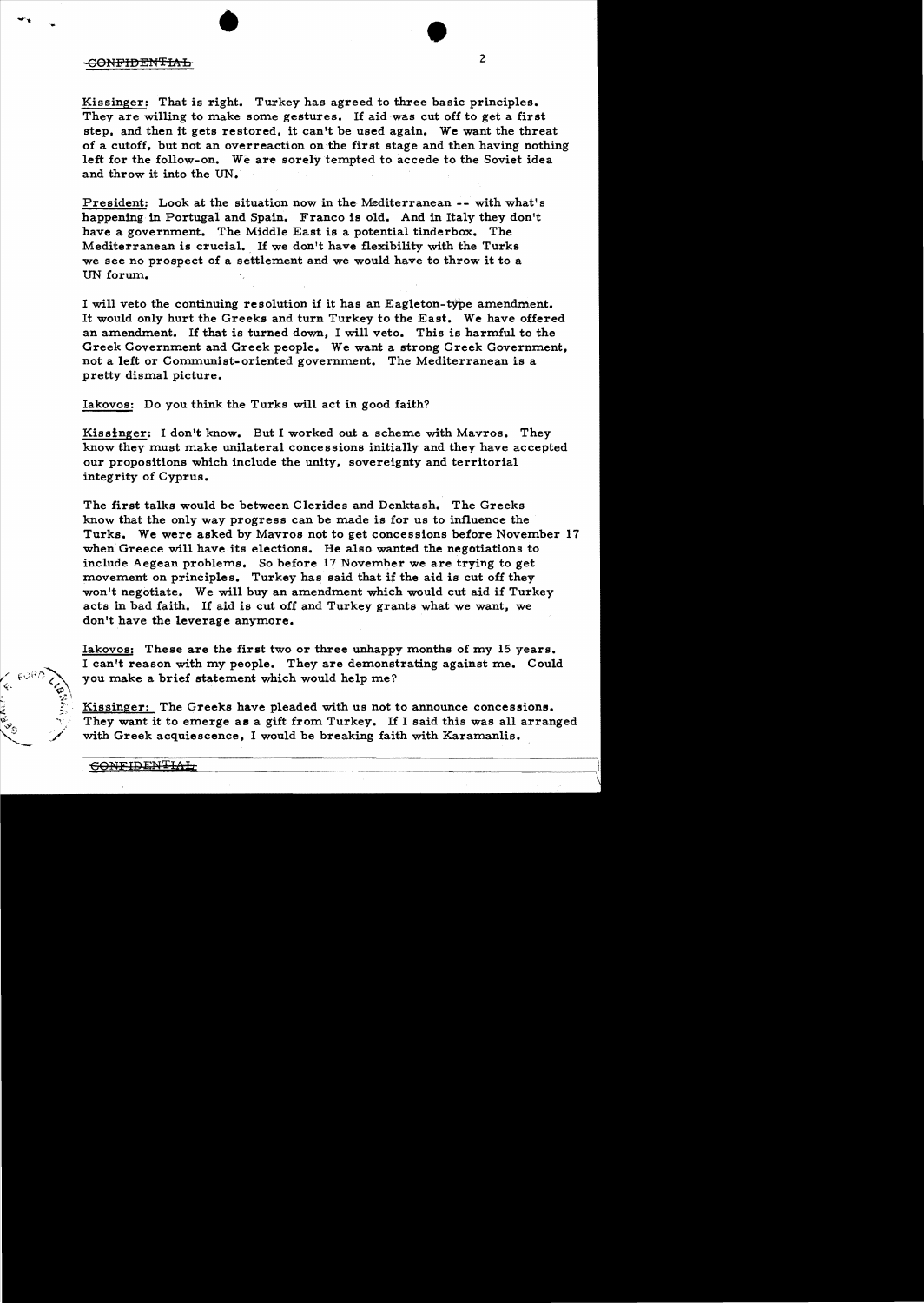## CONFIDENTIAL

Iakovos: Here is a letter I got from Karamanlis. Does it agree with your understanding with Karamanlis? [He hands over the paper attached at Tab A.]

Kissinger: [reads it] It is more or less the same.

Iakovos: If you could talk just in terms of the 200,000 refugees, not even negotiations.

Fr. John: Some symbolic gesture.

Kissinger: We did condemn the Turks for their actions. We also made strong statements of support for the Greeks.

Fr. John: Could you call the Greek-Americans in Congress? Maybe you could explain it.

President: I would be glad to. But I wanted to speak to Archbishop Iakovos to put the facts before him, to explain our desire to help and our feeling we are the only ones who can help.

Fr. John: Brademas and others don't trust the Turks.

Iakovos: I understand your position. I can't be everywhere at once. I talk around the country but they don't listen.

President: Our problem is that Karamanlis doesn't want it to look like we are out in front.

Kissinger: They want it to look as if we are not involved, as if they did it all on their own. We have beenin close consultation with the Ambassadors at the UN, and so on, but we can't put it out.

We trust Karamanlis.

Iakovos: As I told you, help must come from the U. S.

Kissinger: We will do that when Turkey has a government. But they won't yield to the appearance of pressure. We must maneuver to start the process. Then we could use pressure to keep the negotiation going. We don't need the pressure now, but when we start to talk pull-back and drawing a line. We are trying to deliver concessions to Karamanlis for his elections and to appear as a gift. We have a list of gestures that is

CONFIDENTIA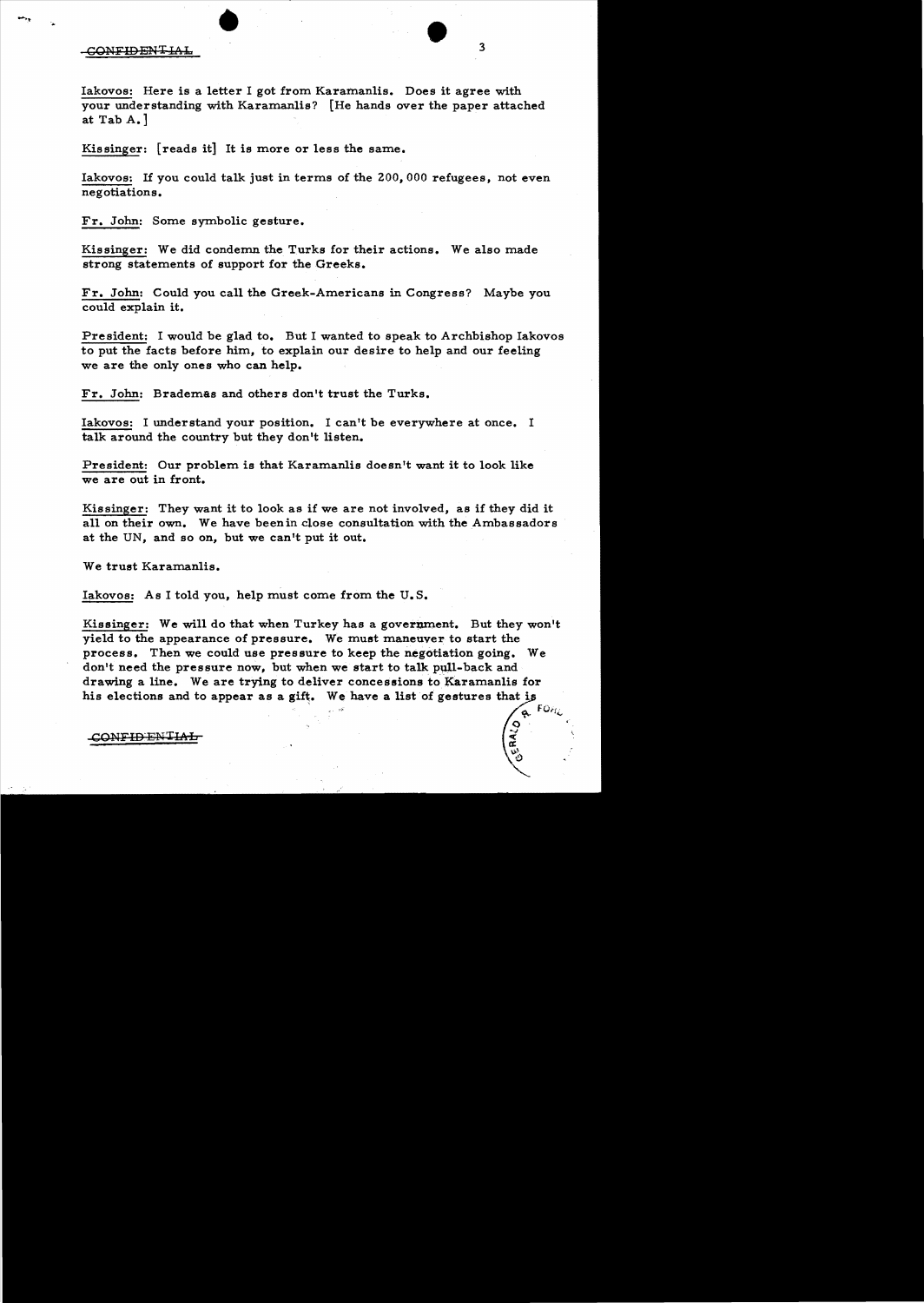## CONFIDENTIAL

agreed by the Greeks but not yet by the Turks. The Clerides-Denktash talks would start this; then Greek-Turkish negotiations would start after the elections, including the Continental Shelf issue in the Aegean.

Fr. John: You are losing sight of the impact of the invasion.

Kissinger: You forget how this started. We were accused of being pro-Greek at first.

Iakovos: Can't you make a brief statement which would calm our people?

Kissinger: The leaders of AHEPA will tell you Clerides thanked us for what we have done.

Kolaris: The Greek-Americans think we have done nothing.

President: The Greek Government doesn't want it to appear as if there is motion. Not before their own election.

Fr. John: I think you have to call the Greek-American Congressmen and tell them what you have told us.

Kissinger: If the Turks fail, we are in better shape if we can hold it over their heads than with an obligatory cutoff.

Korologos: The Congressmen are political animals. The question is how do we stop the pressure from the Greek community?

Iakovos: That is why I need a statement.

Kissinger: We can't say we will help in the return of refugees. The Turks will do that as a unilateral gesture, not as a result of our pressure.

President: Can we say we will maximize our humanitarian aid? Would that help? That we will help the refugees without saying we will get them back?

Iakovos: Whatever you can do will be helpful.

[The meeting ended.]

**GONFIDENTIAL**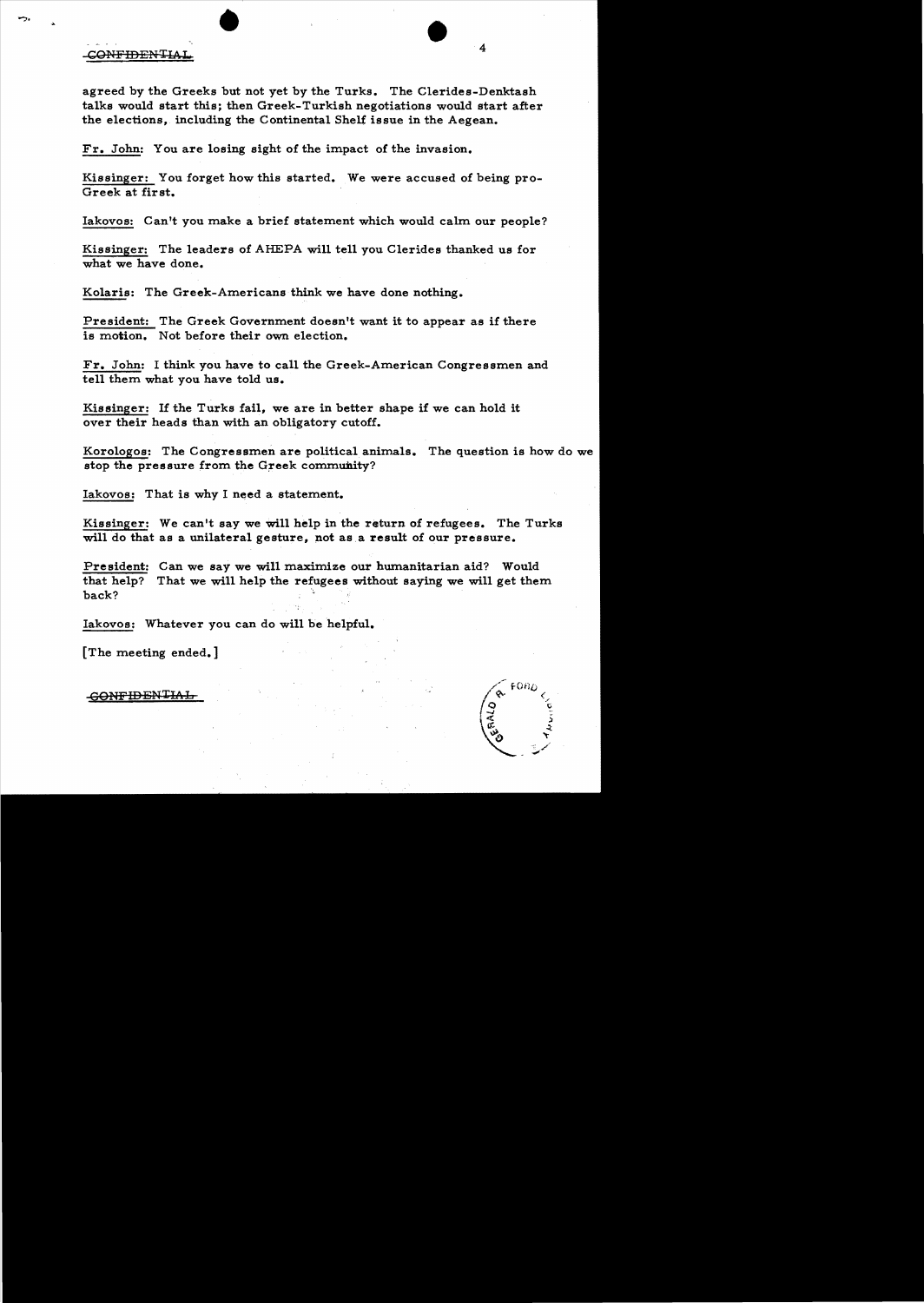$\bullet$   $\bullet$ 

I The United States has committed grave errors in its handling of the Cyprus Crisis. She could have prevented the tragedy, but did not do so. And to make matters worse, she neither condemned nor did she register disapproval for the atrocities committed by the Turks, in Cyprus.

•

- II Consequently an extremely intense and dangerous anti-American spirit dominated and continues to dominate the hearts and minds of the people in Greece.
- III Caramanlis desires to cast this spirit out, but is fearful he will not succeed in his efforts if Washington does not help him with some concrete and positive gestures.
- IV In order to achieve a much-desired solution of the Cyprus problem, the United States must exert every possible pressure upon Turkey which committed the crimes on Cyprus.
- V If an honorable solution of the Cyprus problem proves to be impossible the whole situation will worsen to the point where war is inevitable, for Greece will never accept the situation created by Turkey in Cyprus.
- VI Caramanlis is afraid that in the event of war, both the Balkans and the Middle-East will explode and the country which will benefit will be Russia.

**DECLASSIFIED** B.O. 12958, Sec. 3.5<br>State Dept. Guidelines, State Devices  $3/n/v$ 

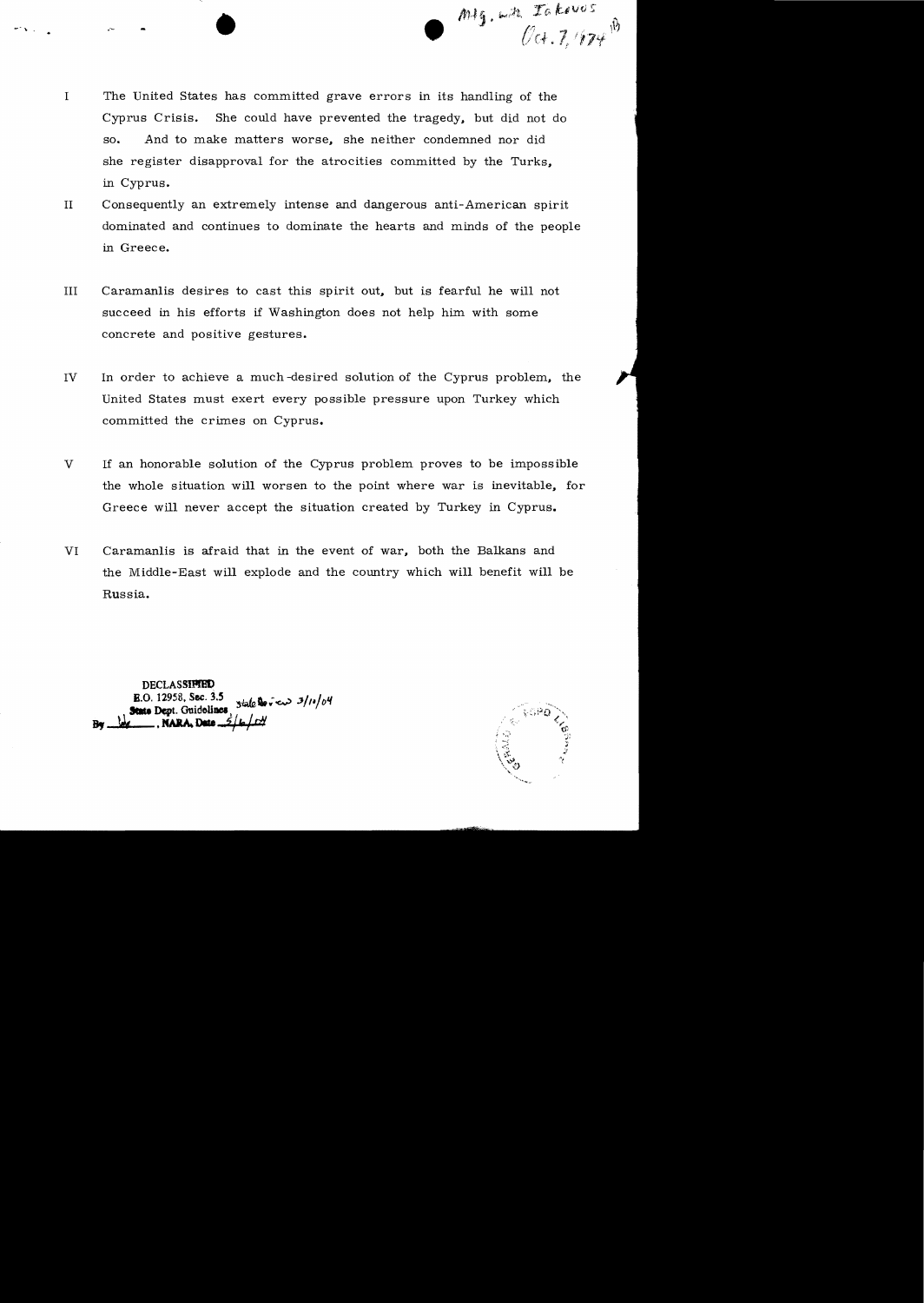P/Fakcuro/Futur/when/Fravenik<br>K/Karlyso, 1095-1974  $(R_{\text{W2a}})$ Kolai Mes Ferel was way granine & putient w/ws at haz das Anyon rain par wor hab? I vouted Q (John Aut dig est in Egyen, change y part in Course & what we compte to lige I serve Khostol you what we ting to un Crest gart, + to keep onterile bougantle quoyo bi UK - who could contribute out. One furiale - betal AHeya - cloud understand will contrat entre case software i Timbe + these amounts welly hast what we tape, L de the others Turbal & by orthicis hadroling & thou industine his jet operadeler look have Usely at can was explaine cs/[, crothing can be done. That is upt . Thus agust to 3 busce pumpto. Obs 5 1 ord was and off for part offer We hand these of entof, and consider Franco del, Italy-chapelinit hunt a your. The ME is a potential trinhology. R an clout how fly w/c Truly and ser cas papert da settlement + would have to throw it ha UN former Eagleton

E.O. 12968, SEC. 3.5 NSC MEMO, 11/24/98, STATE DEPT. QUIDELINES Statele view \$ (bo/ of BY tolo \_\_\_\_\_\_\_ NARA DATE S/2/01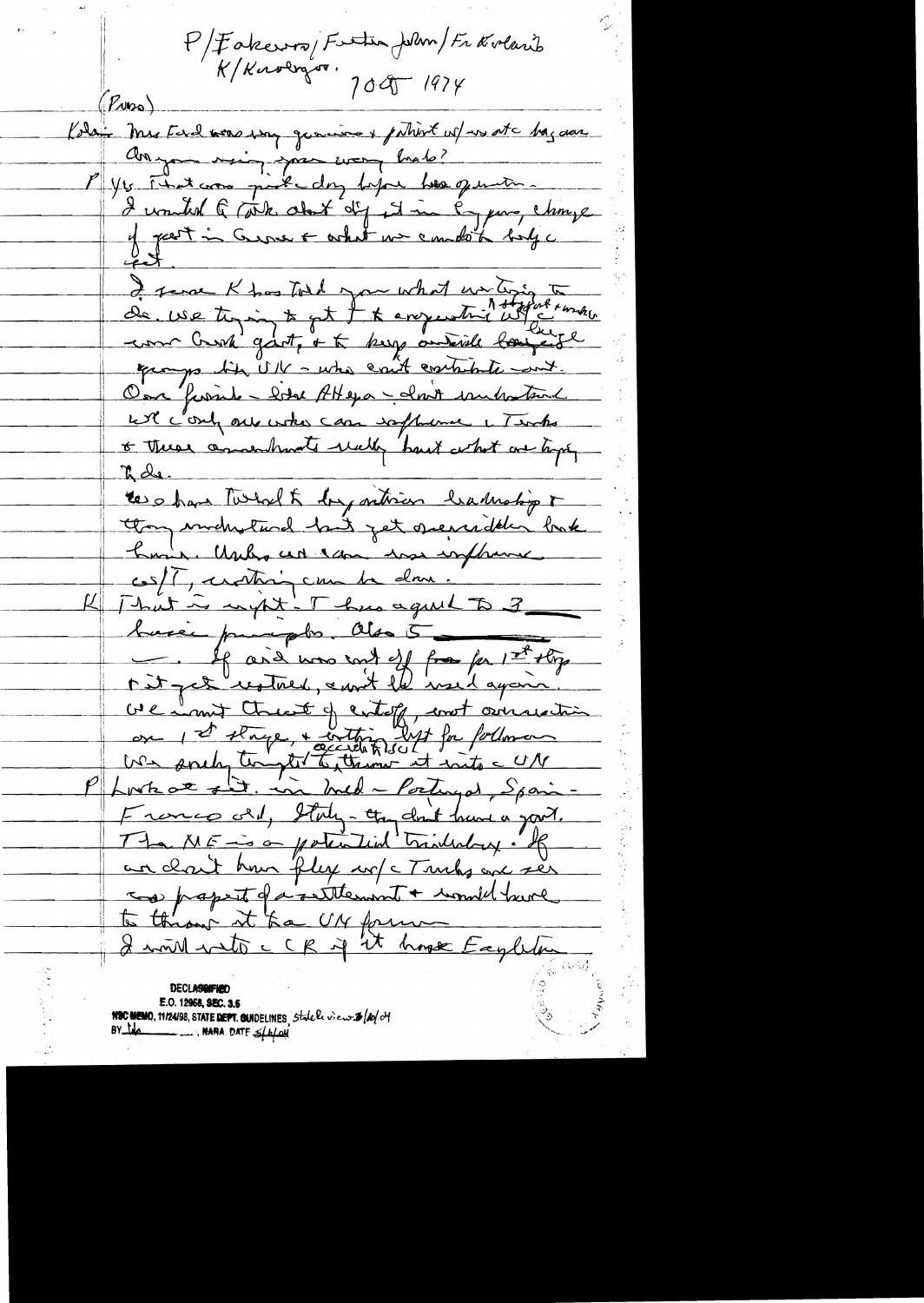mantahap tegge minute of world hart - Greekst Trenn Tember to East We have offord am ensuined. If that termed draw I will with This hampult Gub ante people We want thing ourse part, not left on connect essented part. This medit is a putty Dagmenthink et will at in goodferich Don't became But I worked out i him as Marion Thy ham than und more think accepted on propositions tothick michael & ton I Fronts Remove that a nonle to let Elisabet Dinklas are were other by many ent of get conservers before trans). absoluted usgot to inclube Oujourne parts. Se topse 12 hours avec trying I get murrent en promighter. The said of aid cut of the word mystrate. We will Tailor bond fanthe Jailent Je Tymts I The 1st 2, 3 workoggy wounds of my rayes -I can't river wit my pople. They are demandant against vie. Could you make a high statement enderst comment help me-The Grits have pleased or mo not to announce conclosions. They want it to ensure now gapt form T. I 2 and this alloninged of ask acquirement, lund the biotic, footh és Konne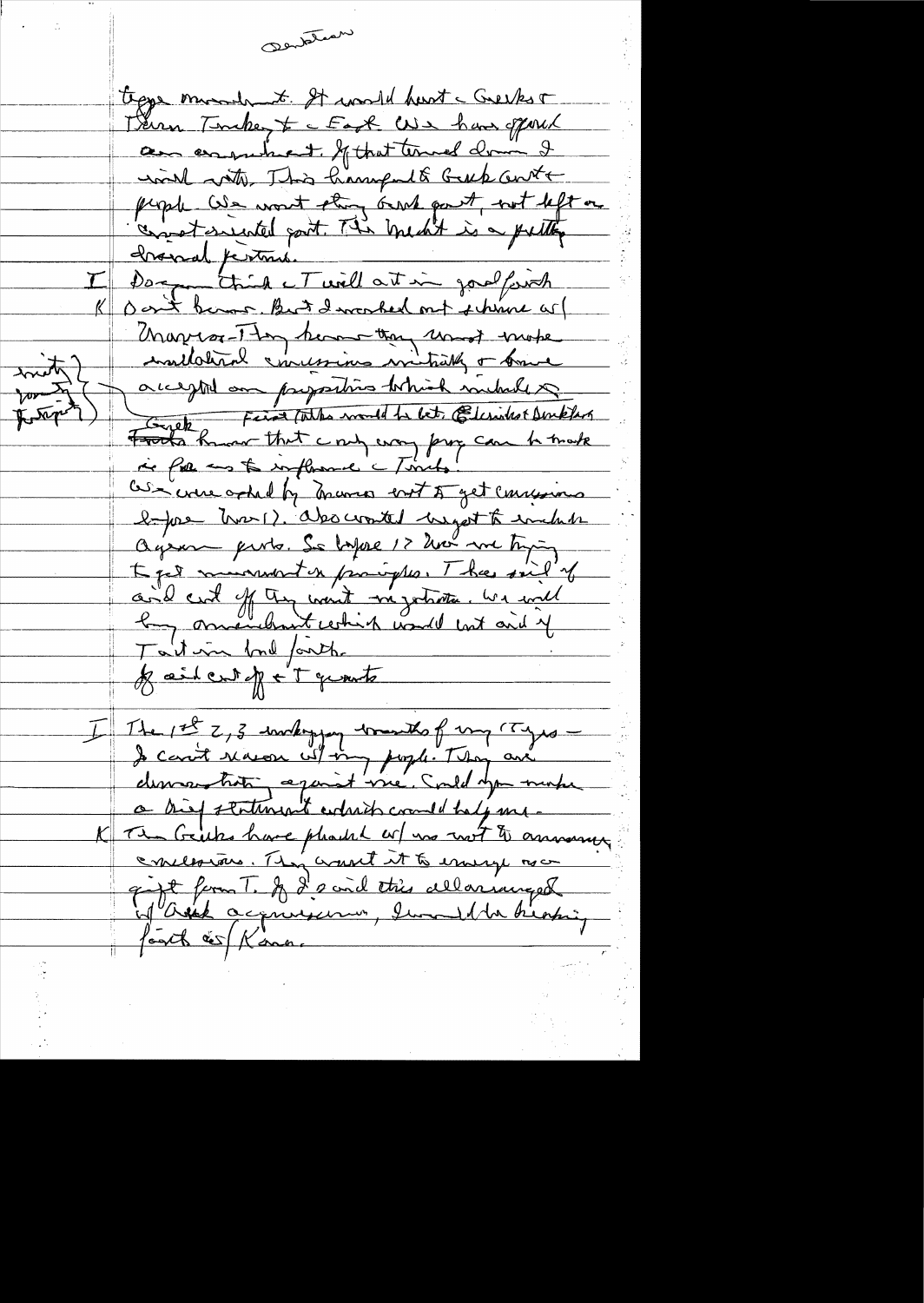I Have is a little - Nous it speech you ernalestrading as Rasa (Kanido or lecter) It is more as loss crown. I If you could talk give in them of - 2001200 Expangues, and even ingentiation I vui bymbotic jestus. Ove dit emplement et sont les cler made Stong stetumets - sergest par Greik.<br>/ Could Jame all C-Agemyrso! Inapti P I'm glad to But crowded to speak to I to put forts before trim, and chaine to help, our feeling we only cres who can help. Bevelvemme & other don't Tust Time Inventional your postion. I can't be everyuotus at once. Stock annual a county but open drit besten P Om from is Karse dreamt want it to look the war ant in first. K Time want it to link as if they not numbered, as in aux doit it allen tries omm, we have can't put it out We find Kana. Os & till sym, help must cance for US We will d'o that when I has a good, but cors they want jield & appearance of pressure Ose mont manager to startec pines. Ma un cont d'use présine to hige une principal quinq. when we talk pull be a drawing a live bestying to deliver concessions to Kara for